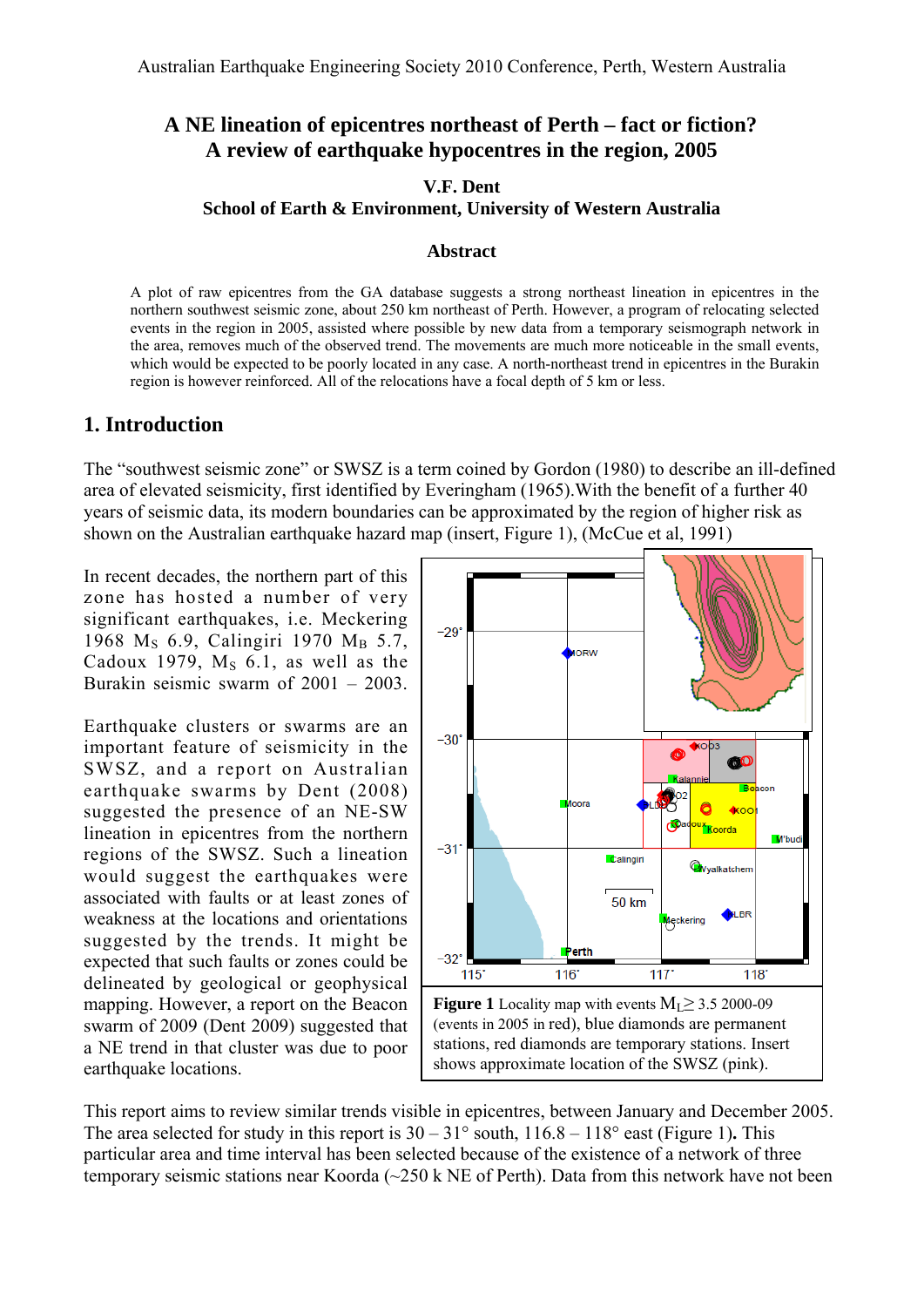examined in detail before. The area has been further divided into four zones (Koorda, Cadoux, Beacon and Kalannie), each of which contains at least one major cluster location.

Events of Richter Magnitude  $(M<sub>L</sub>)$  $≥3.5, 2000 – 2010, located by$ Geoscience Australia (GA) in the study region are shown in Figure 1. The events of 2005 are shown in red.

| Location        | <b>Period</b> | <b>Reference</b>          |
|-----------------|---------------|---------------------------|
| Nth of Cadoux   | Sep-Oct 2000  | Leonard & Boldra $(2001)$ |
| West of Burakin | 2001-03       | Leonard (2002)            |
| North of Koorda | 2004-05       | Allen et al, (2006) p573  |
| West of Burakin | Apr 2005      |                           |
| Nth of Beacon   | May 2005      |                           |
| Cadoux          | June 2005     |                           |
| Nth of Kalannie | Sep 2005      | Dawson et al. (2008)      |
| Nth of Beacon   | Mar 2006      | Dent (2008)               |
| Nth of Beacon   | Jan-Apr 2009  | Dent (2009)               |

Dent (2009) identified 9 significant "seismic episodes" in the region between 2000 and 2009, five of which occurred, or partly occurred in 2005.

The object of this paper is to investigate the reality of the trends observed in the epicentral plots by relocating selected events, using data from the Koorda network where possible.

## **2. The data set**

There were 160 GA located events in the study area during 2005, the majority of which occurred in the Cadoux zone. 13 of the 160 events had magnitudes  $\geq$ 3.5, and these are listed in Table 2.

| <b>DATE</b> | <b>GMT</b> | Lat    | Long    | $M_L$ | Depth | <b>SD</b> | No. of          | Location          |
|-------------|------------|--------|---------|-------|-------|-----------|-----------------|-------------------|
|             |            | (S)    | (E)     |       | (km)  |           | <b>Arrivals</b> |                   |
| $03$ Jan    | 0040       | 30.652 | 117.479 | 3.5   | 1.5   | .264      | 11              | North of Koorda   |
| 16 Mar      | 0127       | 30.639 | 117.464 | 4.2   | 2.6   | .506      | 17              | North of Koorda   |
| 12 Apr      | 1159       | 30.588 | 117.005 | 3.5   | 2G    | .266      | 8               | SW of Burakin     |
| $12$ Apr    | 1200       | 30.564 | 117.005 | 4.0   | 0G    | .233      | 6               | SW of Burakin     |
| 01 May      | 0943       | 30.194 | 117.912 | 4.1   | 2.7   | .592      | 15              | North of Beacon   |
| 01 May      | 1538       | 30.198 | 117.807 | 3.6   | 0G    | .651      | 12              | North of Beacon   |
| 12 June     | 1051       | 30.802 | 117.108 | 4.3   | 2.2   | .539      | 12              | 4 km SW of Cadoux |
| 12 June     | 2036       | 30.558 | 117.030 | 4.5   | 7.6   | .408      | 12              | West of Burakin   |
| 21 Sep      | 2246       | 30.148 | 117.159 | 3.9   | 2G    | .274      | 13              | North of Kalannie |
| 21 Sept     | 2259       | 30.151 | 117.167 | 3.7   | 0.5   | .344      | 14              | North of Kalannie |
| 22 Sep      | 0352       | 30.126 | 117.173 | 4.1   | 3.1   | .404      | 22              | North of Kalannie |
| 22 Sep      | 1834       | 30.142 | 117.159 | 3.9   | 4.5   | .464      | 16              | North of Kalannie |
| 25 Nov      | 2032       | 30.134 | 117.195 | 3.6   | 2.2   | .331      | 13              | North of Kalannie |

Table 2. Larger  $(M_L \geq 3.5)$  GA located events in the study region in 2005

(Under Depth,  $G =$  assigned depth)

# **3. The Koorda network and Kelunji data**

The Koorda network consisted of three digital Kelunji recorders, KOO1, KOO2 and KOO3. The locations & operational periods are listed in Table 3. KOO1 and KOO2 were installed in early 2005 in response to the ML 4.4 event North of Koorda in Nov 2004. KOO3 was installed in early 2006, and consequently its data have not been used in this review of 2005 events.

 The Kelunji recorders data-sampled at 100 s/s, and their data are therefore of higher quality than that from the permanent (ANSN) network, which generally sample at 20 to 40 s/s. However, the recorders only had a small amount of memory and operated in the "triggered" mode. This meant that if the settings were not optimal, events could be missed, or the memory could fill with false triggers.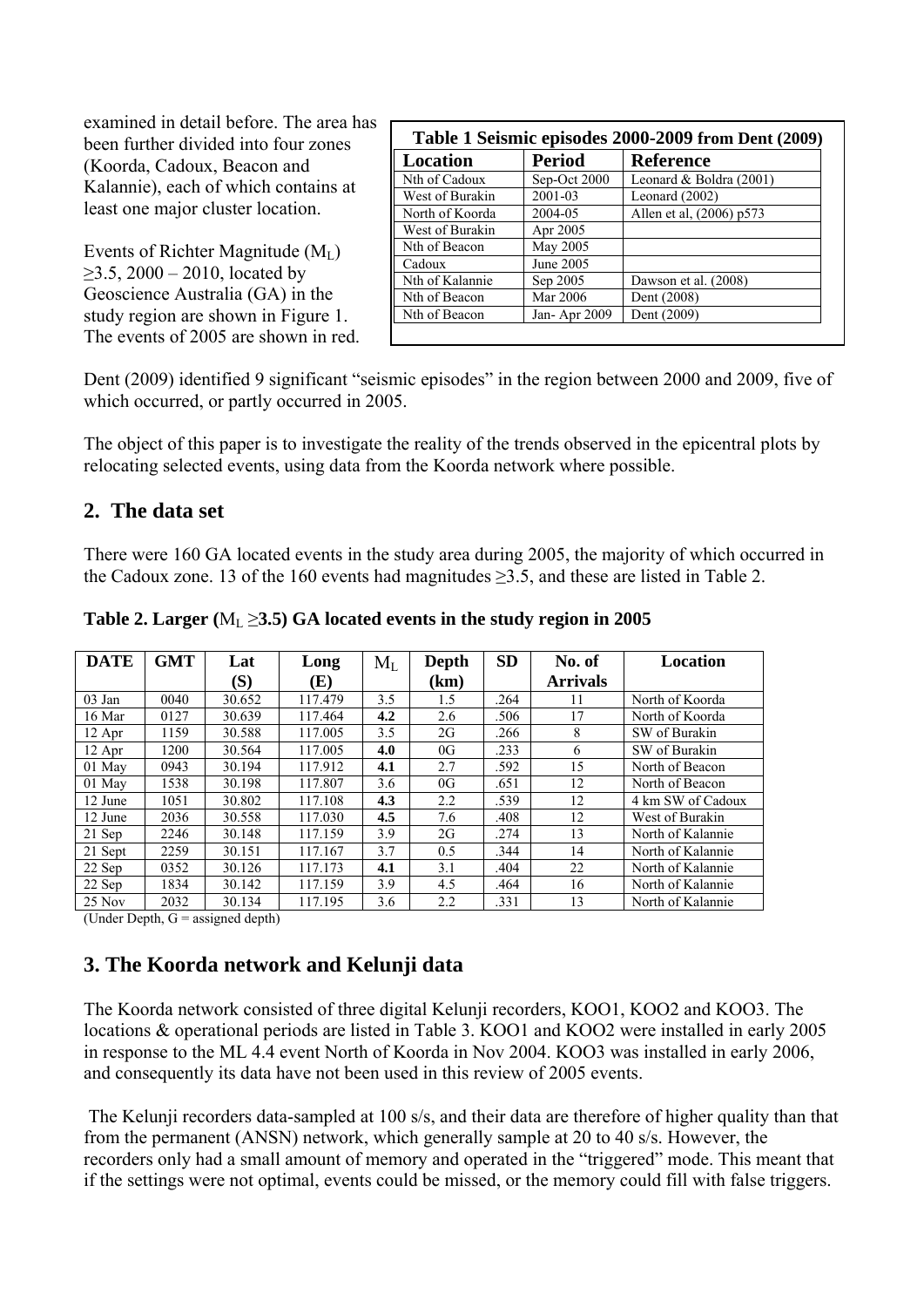| <b>CODE</b> | <b>Location</b> | Lat $(S)$ | Long(E)  | <b>Remarks</b>     | <b>Operational period</b> |
|-------------|-----------------|-----------|----------|--------------------|---------------------------|
| KOO1        | North of Koorda | 30.6498   | 117.7598 | Kelunji 100 s/s    | 01 Mar 2005 - 20 Feb 2007 |
| KOO2        | NW of Burakin   | 30.5102   | 116.9991 | Kelunji 100 s/s    | 25 Jan 2005 - 23 Aug 2006 |
| KOO3        | Near Kalannie   | 30.0620   | 117.3449 | Kelunji 100 s/s    | 11 Jan 2006 ?- 24 Feb 08  |
| <b>MORW</b> | Morawa          | 29.0683   | 116.0388 | Telemetered 40 s/s | Started as MRWA June 84   |
| <b>BLDU</b> | Ballidu         | 30.6147   | 116.7091 | Telemetered 40 s/s | Started as BAL Aug 82     |
| <b>KLBR</b> | Kellerberrin    | 31.5915   | 117.7546 | Telemetered 40 s/s | Started as KLB Sept 81    |
| <b>MUN</b>  | Mundaring       | 31.9783   | 116.2083 | Telemetered 40 s/s | Opened July 1959          |

Data from the permanent network have been archived, and cannot easily be retrieved. Consequently it has not been possible to review phase data previously scaled by GA analysts.

Data from the Koorda temporary stations also contain phase data from other smaller events, which were not considered locatable by GA, though the data may be useful in some future study.

#### **Relocation methods**

Earthquakes have been relocated using EQLOCL and earthmodel WA2 (Dent, 1990), by revising the original GA locations. This is the program and model as used by GA to locate WA earthquakes from 1986 (K. McCue, Pers. Comm.) to late 2009. New methods have since been introduced at GA, based on the "Antelope" seismic analysis system (of Boulder Technologies, USA) to locate earthquakes from July 2009 on.

The relocation solutions have been weighted to ensure that phase arrivals from the closest stations, (which generally are the sharpest), have the smallest residuals. More distant stations (> 400 km) are generally given no weight (even if they appear to fit), because such arrivals are usually emergent. Also uncertainties in the velocity model means there is more uncertainty in the computed arrival times with increasing epicentral distance.

#### **Location accuracy**

The EQLOCL program lists suggested errors in the coordinates (latitude, longitude and depth) it produces, but these are approximate only. Location accuracy is also indicated by the standard deviation (SD) of arrival residuals, in combination with the number of arrivals used in the solution.

The SD values of the original GA locations, and of the relocations, are given alongside the epicentres in the tables below. The SD for GA locations are usually  $\sim 0.3$  secs or greater. Relocations presented here generally achieve  $\sim 0.15$ s, which suggests a substantial reduction in the uncertainties of the hypocentres. Table

| <b>SD</b> | Error (Arrivals=6)                                                                              | Error (Arrivals=9) |  |  |  |  |  |
|-----------|-------------------------------------------------------------------------------------------------|--------------------|--|--|--|--|--|
|           | $+/- 2 km$                                                                                      | $+/- 1$ km         |  |  |  |  |  |
|           | $+/- 5 km$                                                                                      | $+/- 3 km$         |  |  |  |  |  |
|           | $+/- 10 km$                                                                                     | $+/- 5 km$         |  |  |  |  |  |
|           | $+/- 20$ km                                                                                     | $+/- 10 km$        |  |  |  |  |  |
|           | Table 4 approx relationship between location error<br>and Standard Deviation of phase residuals |                    |  |  |  |  |  |

4 is an approximate guide to error in coordinates (lat & long) versus SD of residuals, and the number of arrivals used.

#### **Focal depths**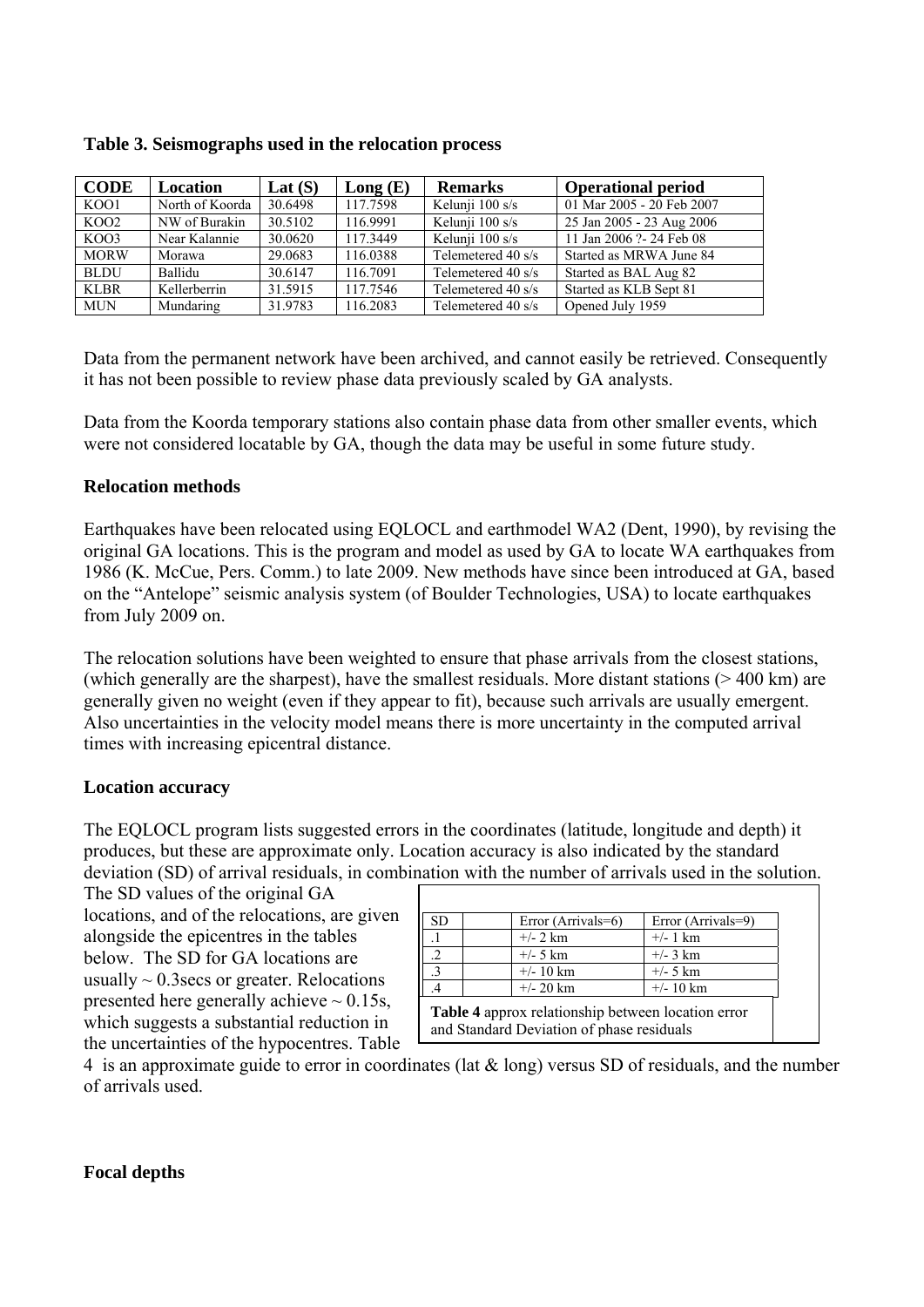Except for locations made during 2001-2003, when a relatively dense network of temporary stations operated in the area, all depth values in the region should be regarded as a "guide" only. The EQLOCL solutions for some events (using the WA2 model) have negative depths, and these have been constrained to 0 or 1 km depth.

Almost all events are less than 5 km deep, as is to be expected from SWSZ events (e.g. Dawson et al., 2008). No WA earthquakes have yet been definitely shown to have depths of greater than 8 km, and all well-located events are usually of 3 km or less.

Some of the GA (EQLOCL) solutions have what may be considered unreasonable depth estimates from the computer locations (i.e. greater than 8 km). Therefore, when relocating these events, focal depths were constrained to1 km if a more realistic depth is not determined. Sometimes, in the location process, anomalous arrivals have been identified, and when these data are deferred, the resulting solutions are actually much "tighter" than the original GA locations.

# **Criteria for relocation**

Events have been selected for relocation on three basic criteria

- 1) New data are available from the KOO network
- 2) The events are outliers from the main cluster location or
- 3) The events have been assigned an unusual depth

### **4. Discussion of individual source zones**

## **4.1 North of Koorda (30.4 – 31.0**° **S, 117.3 – 118.0**° **E)**

Activity commenced here in November 2004, with an ML 4.4 event. The area appears to be devoid of significant activity before 2004. The activity following the Nov 2004 event was the reason that the Koorda network was installed. KOO1 is about 40 km east of the active area. The 14 events in the zone in 2005 are listed in Table 5 and plotted on Figure 2A. Six of these events have "dubious" depths  $-$  i.e. 9 km or more.

This cluster was treated briefly by Dawson et al. (2008) and referred to as the "East Cadoux cluster". Allen et al. (2006) also referred to the activity, which they considered to be an extension of the 2001-

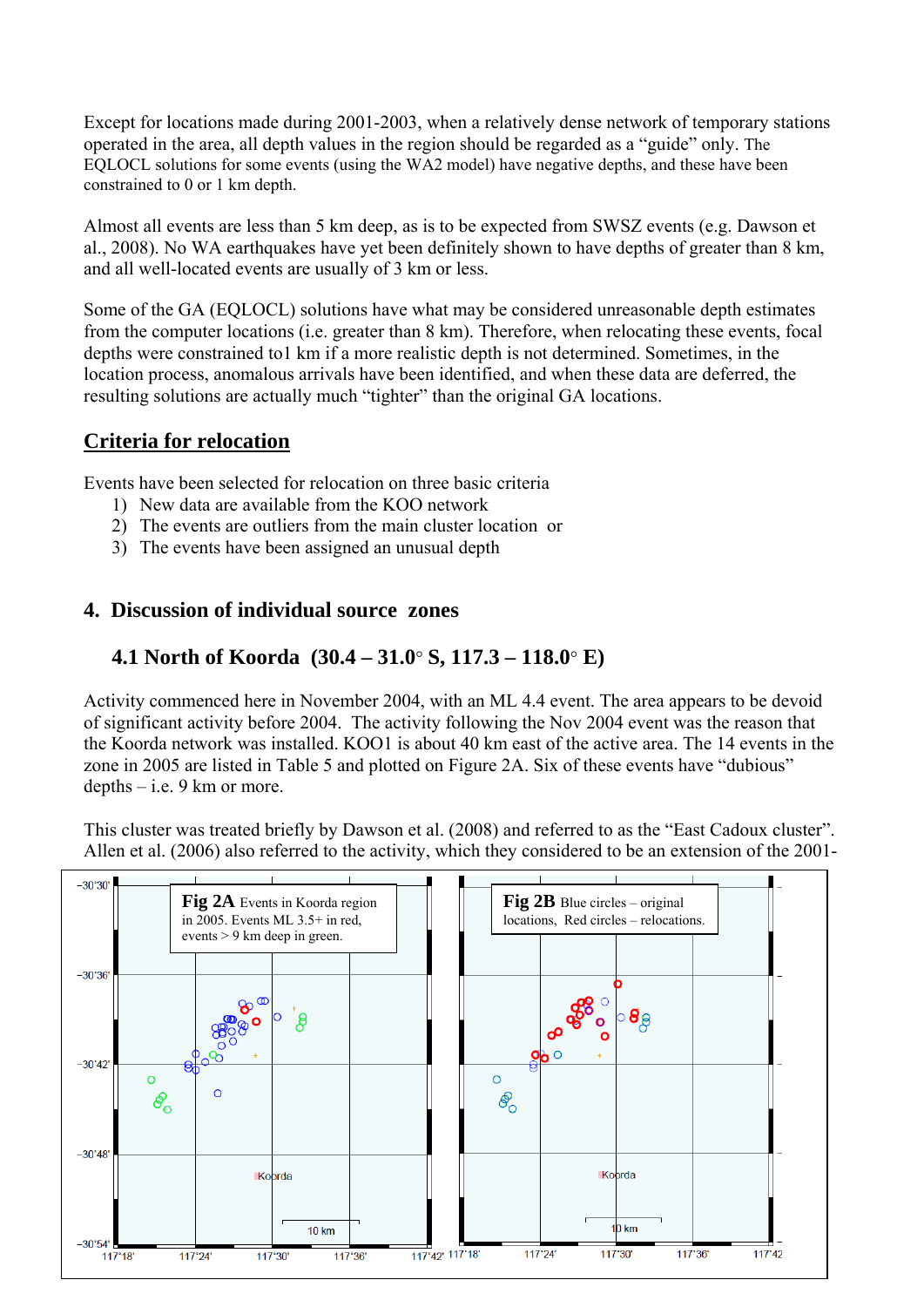2003 Burakin activity.

The events in this region also constitute a swarm, (and were plotted by Dent 2008) but the events were relatively poorly located. Figure 2A shows a pronounced northeast trend. Unfortunately, little temporary station data are available to improve locations from this zone.

Relocations are plotted on Figure 2B. Six events have depths of  $\sim$  10 km or more, and these form the southwest "tail" of the group. Relocation of these events brings them close to the surface, and back into the main grouping of events (which are also about 1 km deep). The result is that, while the northeast trend still exists, it is now less pronounced.

| <b>Date</b>      |         | <b>GA</b> location | $M_I$ | Depth | <b>SD</b> | #      | <b>Remarks</b> |         | <b>Relocation</b> | Depth           | <b>SD</b> | # arr          |
|------------------|---------|--------------------|-------|-------|-----------|--------|----------------|---------|-------------------|-----------------|-----------|----------------|
|                  | Lon(E)  | Lat $(S)$          |       | (km)  |           | arr    |                | Lon(E)  | Lat $(S)$         | (km)            |           |                |
| 24 Nov 2004      | 117.472 | 30.633             | 4.4   | 0G    | .206      |        | $1st$ event    |         |                   |                 |           |                |
| 3 Jan 2005       | 117.479 | 30.652             | 3.5   | 1.5   | .264      |        |                | 117.452 | 30.644            | 1.4             | .097      | 6              |
| 19 Jan $\degree$ | 117.351 | 30.744             | 1.7   | 10G   | .407      | 6      | deep           | 117.440 | 30.649            | 1C              | .198      | 5              |
| 01 Feb "         | 117.358 | 30.735             | 1.4   | 11.3  | .344      |        | deep           | 117.406 | 30.693            | 1C              | .148      | 5              |
| 24 Feb "         | 117.485 | 30.629             | 3.3   | 2.5   | .236      |        |                | 117.464 | 30.628            | 1 <sup>C</sup>  | .160      | $\overline{7}$ |
| 16 Mar "         | 117.464 | 30.639             | 4.2   | 2.6   | .506      | 17     | KO01&2         | 117.449 | 30.632            | 31 <sup>C</sup> | .150      | 10             |
| 18 Mar "         | 117.343 | 30.717             | 2.8   | 9.6   | .469      | $\tau$ | deep           | 117.358 | 30.677            | 1C              | .100      | 6              |
| 15 May $\lq$     | 117.423 | 30.689             | 2.8   | 10    | .618      | 6      | deep           | 117.502 | 30.609            | 1 <sup>C</sup>  | .341      | 5              |
| 27 May "         | 117.447 | 30.65              | 3.3   | 4.2   | .767      | 12     |                | 117.434 | 30.657            | 3.7             | .150      | 8              |
| 27 May $\lq$     | 117.461 | 30.632             | 3.0   | 0G    | .311      | 10     |                |         |                   |                 |           |                |
| 28 May "         | 117.401 | 30.688             | 2.3   | 5G    | .434      | $\tau$ |                | 117.454 | 30.630            | 1 <sup>C</sup>  | .169      | $\overline{7}$ |
| 28 May "         | 117.391 | 30.700             | 2.1   | 5G    | .387      | 6      |                | 117.424 | 30.663            | 2.4             | .126      | 5              |
| 28 May "         | 117.391 | 30.704             | 2.1   | 5G    | .355      | 6      |                | 117.415 | 30.667            | $\cdot$ 7       | 0.00      | $\overline{4}$ |
| 25 Jun "         | 117.364 | 30.750             | 2.2   | 10G   | .441      | 6      | deep           | 117.448 | 30.655            | 1.5             | 0.00      | $\overline{4}$ |
| $22$ Jul "       | 117.354 | 30.739             | 1.2   | 10.8  | .369      | 6      | deep           | 117.446 | 30.636            | 1 <sup>C</sup>  | .194      | 5              |

**Table 5. Significant events in the Koorda zone in 2005** 

# **4.2 Cadoux Zone (30.4 – 31.0**° **S, 116.8 -117.3**° **E)**

## **Previous activity 1 (Feb-Apr 1968)**

A significant earthquake ( $M_L$  4.9) occurred at 30.8°S, 117.3°E, i.e. about 20 km east of Cadoux on 22<sup>nd</sup> Feb, 1968, and a further 8 events of  $M_L \ge 4.0$  occurred at the same location between that date and  $8<sup>th</sup>$  Apr 1968. It is possible that this sequence occurred at the same location as the magnitude 6.1 June 1979 event. Because of the very limited distribution of seismographs at that time (the three closest stations were at Mundaring, Kalgoorlie and Meekatharra), the uncertainties in the GA catalogue locations are very large  $(20 \text{ km} + \text{ at least}).$ 

## **Previous activity 2 (June 1979 onwards)**

A major (M<sub>S</sub> 6.1) earthquake occurred at 30.827S 117.179E, about 5 km SE of Cadoux in June 1979, with large numbers of aftershocks over the ensuing months (and years). There were two aftershocks and one foreshock with magnitudes  $\geq 5.0$ . This sequence will not be treated in detail here as it has been previously described (Lewis et al., 1981). A simplified representation of the surface fracture from this event is depicted on Figure 3. The seismic activity occurred over a broad area (i.e. at least 20 km x 20 km), but because of the poor seismic network in operation at the time, it is hard to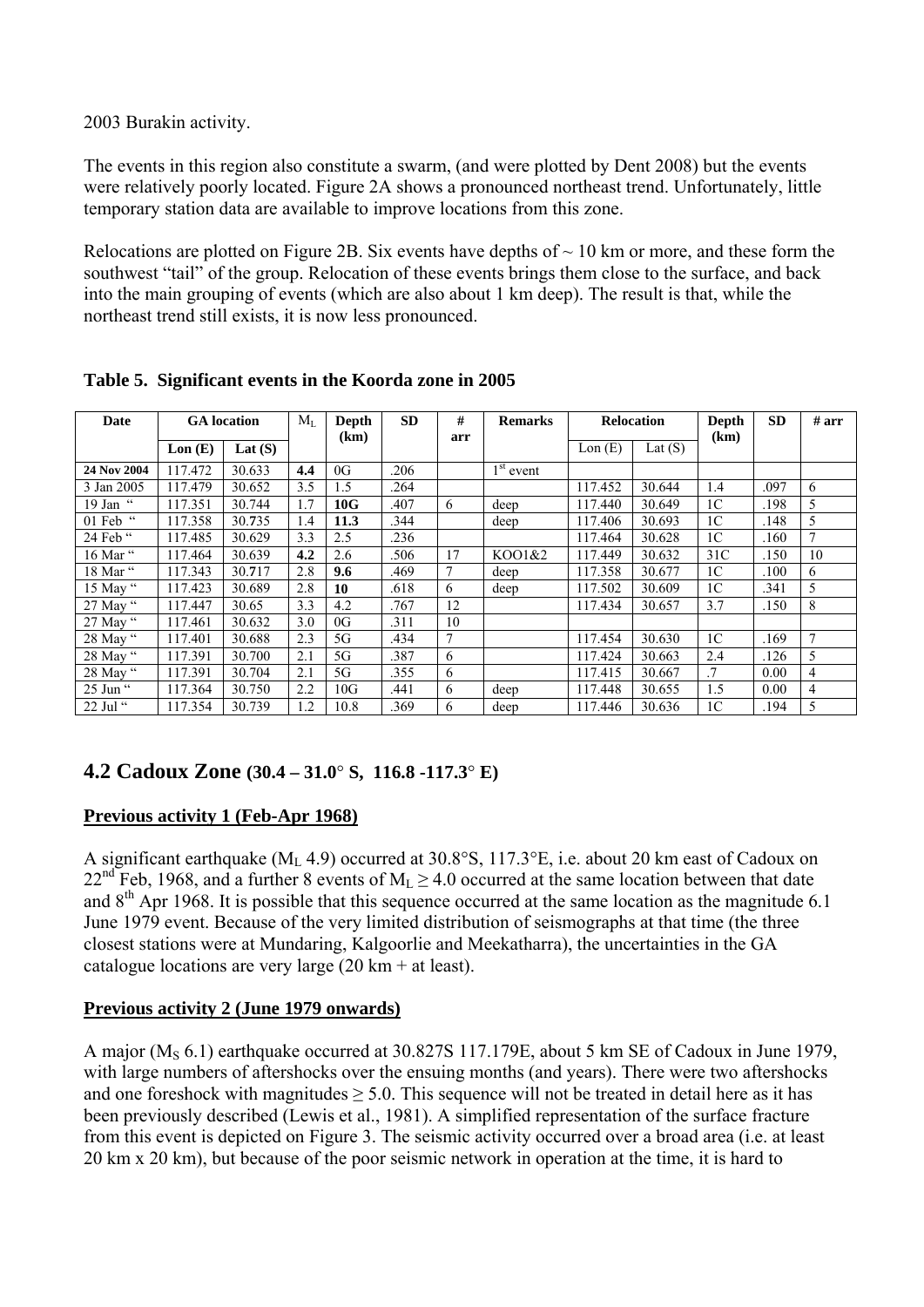distinguish trends within this aftershock activity, and much of the scatter may be attributable to poor locations.

### **Previous activity 3 (Sep – Oct 2000)**

The Cadoux region was the centre of intense seismic activity between Sept-Oct 2000, during which period some 1700 events were recorded, and 120 events were located (Leonard & Boldra, 2001). The largest magnitude was  $M_1$  3.6. Much of this activity was recorded by a temporary installation of four seismic stations, resulting in "good" locations for 80 events. Leonard & Boldra defined a "good" location as one where the NS + EW uncertainty was  $\leq$  30 km.

Leonard & Boldra (2001) defined four source locations for this activity which they labelled A, B, C and D (Table 6), and which they described as having a north-south trend. The locations were not points but circular to ellipsoidal regions, with diameters ranging from about 2 to 10 km and possibly showing vague NE-SE trends (Figure 3). Leonard & Boldra (2001) also



raised the possibility they could have been point sources, considering the uncertainties in the locations.

Location C was by far the most active location in 2001, containing 62 of the 80 "accurately located" events, and Leonard & Boldra's plot of epicentres there showed a distinct north-easterly trend. Towards the end of the active period the seismicity appears to have moved from Location C to locations A and B. Leonard & Boldra (2001) postulated that "rapid stress transfer" was occurring between the locations, and fluid flow or creep in the lower crust were suggested as possible vectors for this stress transfer (Leonard, 2003).

| <b>Name</b> | $\text{Lon}$ (E) | Lat $(S)$ | shape                        | <b>Location of zone</b> | <b>Comments</b>       |
|-------------|------------------|-----------|------------------------------|-------------------------|-----------------------|
| Locn A      | 116.95           | 30.45     | NE ellipse diam $\sim$ 10 km | 20 km NW of Burakin     | Few events            |
| Locn B      | 117.05           | 30.53     | Diam $\sim$ 2 km             | 10 km NW of Burakin     |                       |
| Locn C      | 117.10           | 30.62     | Diam $\sim$ 10 km            | NW of Cadoux            | NE trend, many events |
| Locn D      | 117 10           | 30.79     | Diam $\sim$ 5 km             | Sth of Cadoux           | NE trend? Few events  |

**Table 6. The four source locations defined by Leonard & Boldra (2001)** 

#### **Previous activity 4 (Sep 2001 – Aug 2003)**

The Sep – Oct 2000 activity noted above seems to have been a precursor to the much more significant "Burakin swarm" (Leonard, 2002) which began on 28 Sept 2001 with an  $M_L$  5.2 event and included some 18,000 detected events thereafter (Leonard 2003), including two more events of  $M_L \geq 5.0$ . Temporary seismographs were deployed by GA at thirteen different locations in the area to record this activity, and many events were accurately relocated. Allen et al. (2006) presented a table of 67 "good" solutions (between 30 Sep 2001 and 6 Aug 2002) resulting from this survey. The end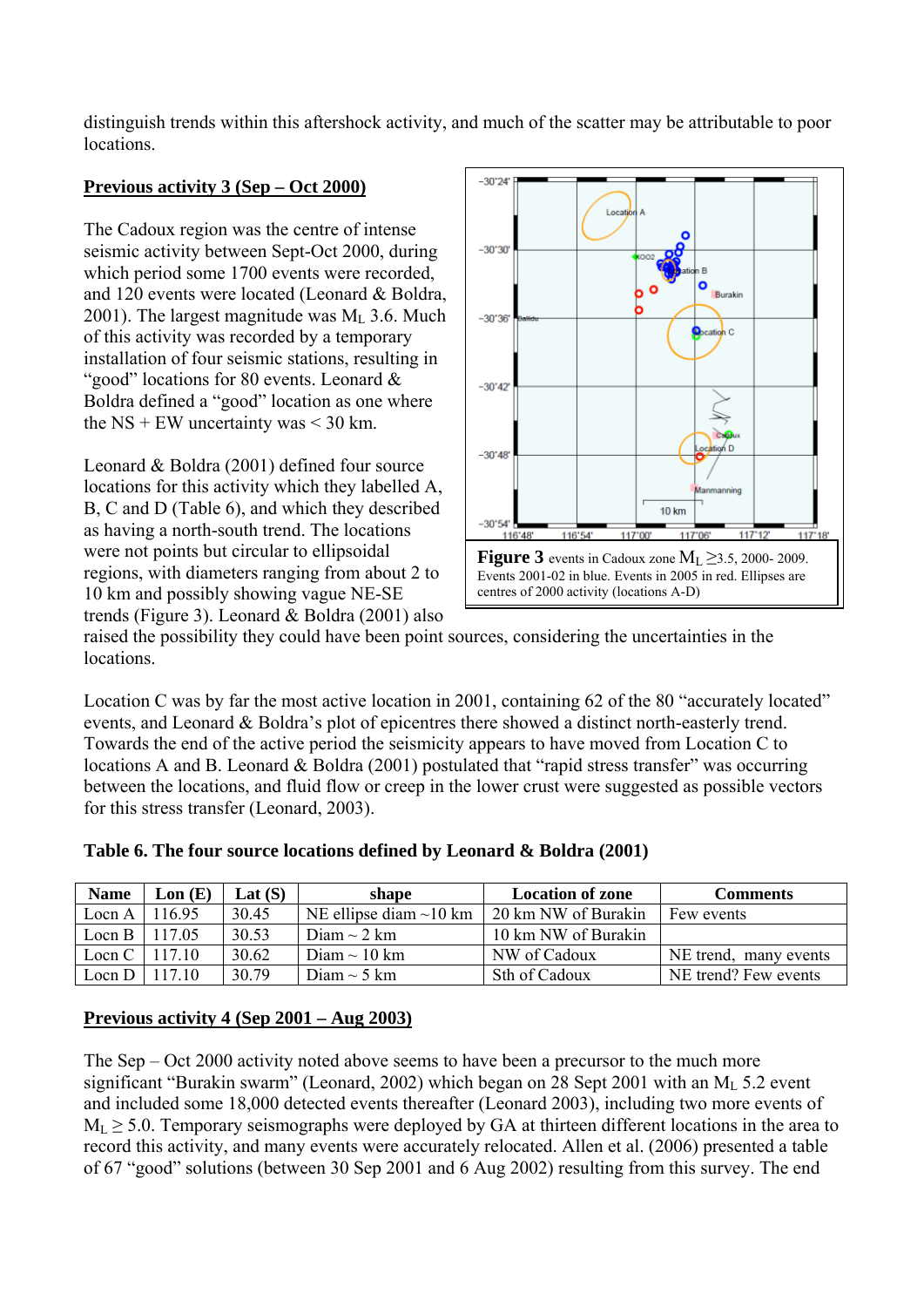

of the activity has not been defined, but appears to have continued at declining intensity into 2005. There were minimal events in the area in the years following 2005.

Events in the zone of  $M_L \ge 3.5$  from 2000 to 2009 are plotted on Figure 3. This figure suggests a NNE trend, consistent with the trend seen in the nearby Cadoux earthquake (1979) surface fracture, as seen on Figure 3.

In this review of 2005 activity, this zone will be discussed in two sections, the Burakin subzone, which contains the majority of the 2005 events (and contains the locations "A", "B" and "C" of Leonard and Boldra 2001), and the much less active region (in 2005) to the south, the Manmanning subzone, (which contains location "D" of Leonard & Boldra, 2001).

## **Burakin sub-zone**

46 events occurred in the Burakin sub-zone in 2005 and activity, although declining, continued into

**Table 7. Significant events in the Burakin subzone in 2005** 

| Date                 |         | <b>GA</b> location          | $M_L$ | Depth | <b>SD</b> | #   | <b>Remarks</b>            |         | <b>Relocation</b>                    | Depth          | <b>SD</b> | #              | <b>Remarks</b> |
|----------------------|---------|-----------------------------|-------|-------|-----------|-----|---------------------------|---------|--------------------------------------|----------------|-----------|----------------|----------------|
|                      | Lon(E)  | Lat $(S)$                   |       | (km)  |           | arr |                           | Lon(E)  | Lat $(S)$                            | (km)           |           | arr            |                |
| 4 Jan                | 117.061 | 30.433                      | 1.5   | 2     |           |     | nce?                      |         |                                      |                |           |                |                |
| $12$ Apr             | 117.005 | 30.564                      | 4.0   | 0G    | .233      | 6   |                           |         |                                      |                |           |                |                |
| 12 Jun               | 117.030 | 30.558                      | 4.5   | 7.6   | .409      | 12  |                           |         |                                      |                |           |                |                |
| 14 Jun               | 116.956 | 30.618                      | 1.6   | 11.8  | .313      | 6   | Deep                      | 117.031 | 30.538                               | 1 <sup>C</sup> | .101      | 5              |                |
| $23$ Jul*            | 116.998 | 30.598                      | 1.2   | 11.8  | .319      | 6   | Deep                      | 117.044 | 30.565                               | 2.8            | .104      | $\tau$         |                |
| $26$ Jul*            | 117.033 | 30.535                      | 1.3   | 0G    | .418      | 8   |                           | 117.032 | 30.512                               | 1 <sup>C</sup> | .277      | $\tau$         |                |
| 29 Jul*              | 116.993 | 30.587                      | 2.2   | 0G    | .501      | 9   |                           | 117.012 | 30.568                               | 1 <sup>C</sup> | .241      | 10             | 16k W          |
| 30 Jul*              | 116.935 | 30.486                      | 1.0   | 2G    | .344      | 6   | nce?                      | 116.947 | 30.469                               | 1 <sup>C</sup> | .104      | 6              | Far Nth        |
| $1$ Aug*             | 117.047 | 30.556                      | 1.7   | 1.02  | .126      | 8   |                           | 117.053 | 30.544                               | 1 <sup>C</sup> | .079      | 9              | $12k$ W        |
| $2$ Aug              | 116.917 | 30.442                      | 1.0   | 0G    |           |     | nce?                      |         | Not relocated, EOLOCL file not found |                |           |                |                |
| $10 \,\mathrm{Au}^*$ | 116.956 | 30.611                      | 1.5   | 11.9  | .289      | 6   | Deep                      | 117.031 | 30.535                               | 1.2            | .038      | 8              | 13k W          |
| 21 Au*               | 117.041 | 30.550                      | 1.8   | 4.9   | .547      | 8   |                           | 117.035 | 30.538                               | 1.4            | .148      | 8              | $13k$ W        |
| 28 Au*               | 117.033 | 30.495                      | 1.4   | 5G    | 1.10      | 6   | nce?                      | 116.309 | 30.906                               | 1 <sup>C</sup> | .111      | 6              | moves out      |
| 03 Oct               | 117.050 | 30.517                      | 2.7   | 0G    | .388      | 10  |                           | 117.038 | 30.530                               | 1.3            | .135      | $\overline{7}$ |                |
| 01 Dec               | 117.038 | 30.536                      | 2.9   | 2.5   | .253      | 12  |                           | 117.046 | 30.532                               | 2.8            | .177      | 9              |                |
|                      |         | * Uses KOO2 in the solution |       |       |           |     | $nce = non-cluster event$ |         |                                      |                |           |                |                |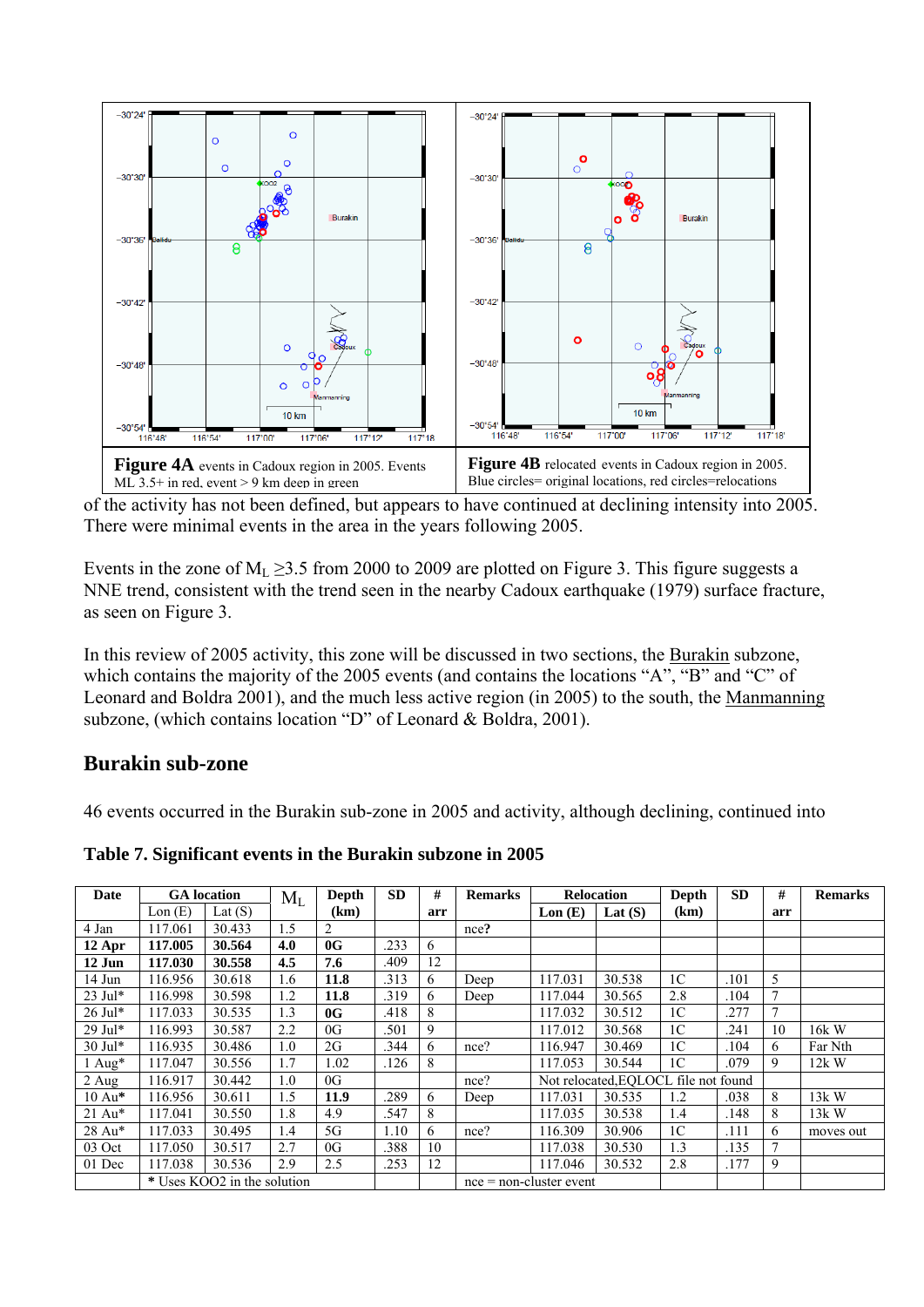2007. There were two events of  $M_L \ge 4.0$ , -12 Apr and 12 June (see Table 7), although there is reason to consider that magnitude of the event on  $12<sup>th</sup>$  Apr is too high, as it was only recorded by three stations. Most of the activity in the zone is associated with the magnitude 4.5 event of 12 June. The principal events in the zone in 2005, and also the events which have been relocated (including three "deep" events), are listed in Table 7. Many of the events are close  $(< 5 \text{ km})$  to the station KOO2, and this has assisted greatly in reducing the hypocentral uncertainties.

The GA locations appear to define a NE to NNE trending zone, consistent with the trend observed from the 2000-2003 epicentres. However, the group of relocated events (Figure 4B) does not show this trend, and the trend should now be considered doubtful.

Location "C" of Leonard & Boldra (2001), which was the most active location during the Sept – Oct 2000 activity, was devoid of activity during 2005.

## **Manmanning sub zone**

This sub zone was much less active than the Burakin zone in 2005, although it was the centre of activity at the time of the Ms 6.1 earthquake of June 1979. All of the located events which occurred in the zone during 2005 are listed in Table 8. There is only one significant event in this table, an  $M_L$ 4.3 event on 12 June at 30.80° S, 117.11°E, which coincides with Location "D" of Leonard &

| Date             | <b>GA</b> location |        | $\rm M_{L}$ | Depth    | <b>SD</b> | $\#arr$ | remarks | <b>Relocation</b> |        | depth          | <b>SD</b> | $\#arr$ |
|------------------|--------------------|--------|-------------|----------|-----------|---------|---------|-------------------|--------|----------------|-----------|---------|
| 15 Apr           | 117.105            | 30.826 | .7          | 0G       | .345      | 8       |         |                   |        |                |           |         |
| 08 May           | 117.085            | 30.832 | 2.2         | 0G       | .345      | 8       |         | 117.092           | 30.823 |                | .097      | 5       |
| 11 May           | 117.043            | 30.834 | l.8         | $\theta$ | .269      | 6       |         | Cannot improve    |        |                |           |         |
| $09$ Jun         | 117.050            | 30.773 | 2.5         | $\theta$ | .384      |         |         | 116.936           | 30.763 | 0G             | .176      | 6       |
| $12$ Jun         | 117.108            | 30.802 | 4.3         | 2.2      | .539      | 12      |         | 117.073           | 30.821 | 1C             | .157      |         |
| $03$ Jul         | 117.155            | 30.757 | 1.7         | 0G       | .710      | 9       |         |                   |        |                |           |         |
| $11 \text{ Aug}$ | 117.081            | 30.803 | l.3         | 5G       | .538      | 8       |         | 117.101           | 30.777 | 1.1            | .067      | 6       |
| $27$ Aug         | 117.152            | 30.764 | 1.5         | 5G       | .544      | 9       |         |                   |        |                |           |         |
| 08 Sep           | 117.144            | 30.760 | 2.9         | 0G       | .552      | 12      |         | 117.112           | 30.804 | 0G             | .085      | 7       |
| 08 Sep           | 117.115            | 30.790 | 2.4         | 0G       | .746      | 8       |         | 117.093           | 30.814 | 0G             | .137      | 5       |
| 21 Oct           | 117.096            | 30.785 | 1.7         | 0G       | .371      | 9       |         |                   |        |                |           |         |
| 28 Dec           | 117.200            | 30.780 | 2.2         | 10G      | .342      | 6       | deep    | 117.165           | 30.785 | 1 <sup>C</sup> | .019      | 5       |

**Table 8. Events in the Manmanning subzone in 2005** 

Boldra, 2001 While there may be some clustering around this point, it is not nearly as pronounced in space and time as the clustering in the other zones. Interestingly, the  $M<sub>L</sub>$  4.3 event was only 10 hours before the largest event of the Burakin sub-zone  $(M<sub>L</sub>, 4.5)$ . This might be taken as evidence supporting Leonard & Boldra's proposition of rapid stress transfer in the area. Note that all but one of the events are to the west of the Cadoux fault scarp.

# **4.3 Northwest of Beacon** (30.0 – 30.4° S, 117.5 – 118.0° E)

There was no activity in this zone in the 10 years before 2005, and activity appears to have begun there on 22 Apr 2005 (Table 9) with an  $M_L$  3.1 event, followed by an  $M_L$  4.1 event on 1<sup>st</sup> May 2005. There were 13 events in this zone in 2005, and they are plotted on Figure 5. Unfortunately, there were no seismographs close to this activity in 2005, with the closest station (KOO2) being about 50 km to the south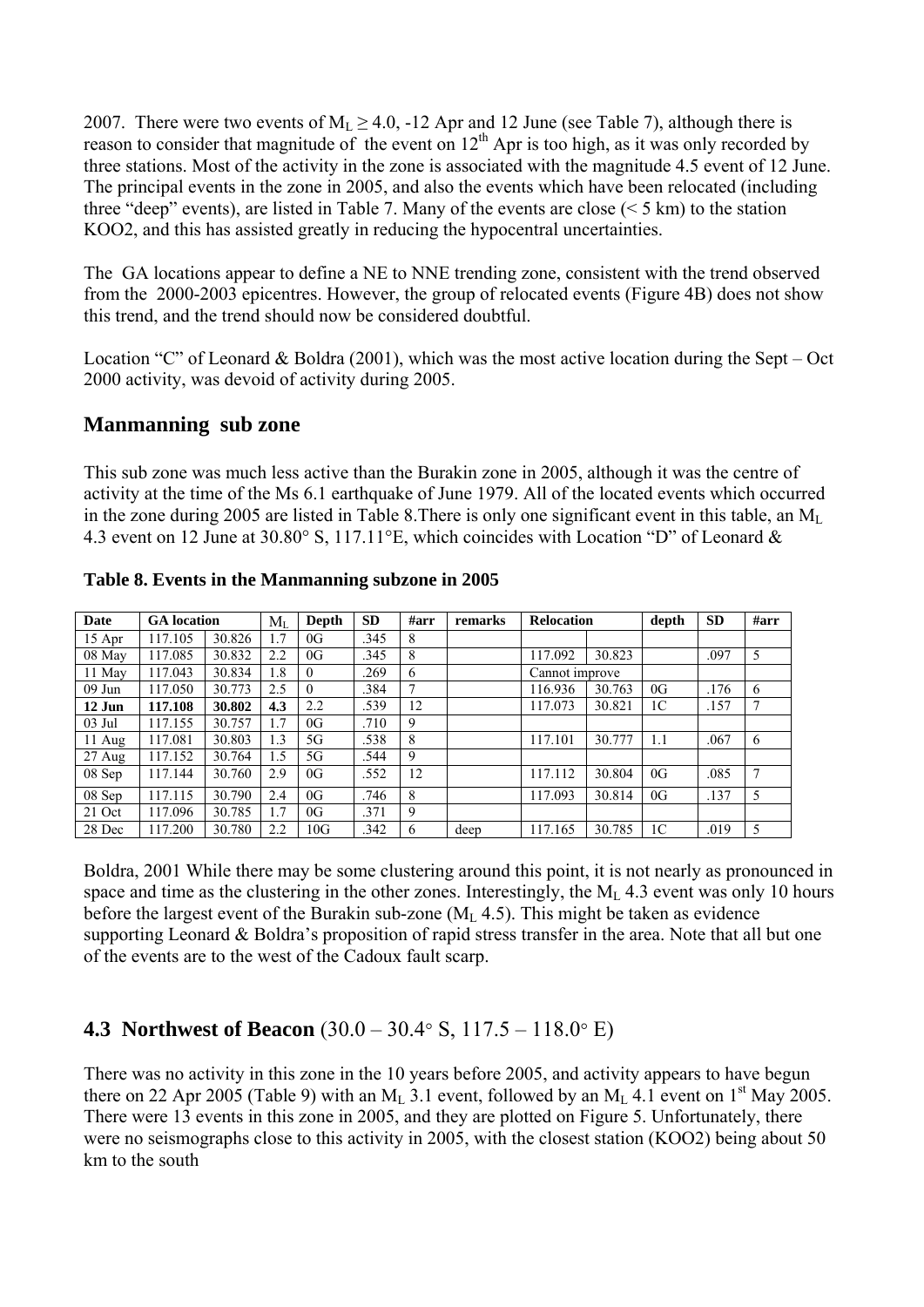

Relatively small events continued into 2006, and to a lesser extent into 2007 and 2008, but relocations for these events are not given here. The 2006 events are plotted on Figure 5C and show a distinct NE trend, but are to the west of the 2005 events. However they correlate well with the major swarm of 2009 (Dent, 2009) – see figure 5C. This apparent migration of the active source by about 10 km to the WSW between 2005 and 2009 warrants further investigation.



**Figure 5C** red circles = 2005 relocations, green circles = 2009 relocations, orange circles = 2006 events (not relocated)

|          | <b>GA</b> location                                       |        |       |                |           |         |         | relocation |        |                |           |      |
|----------|----------------------------------------------------------|--------|-------|----------------|-----------|---------|---------|------------|--------|----------------|-----------|------|
| Date     | Long                                                     | Lat    | $M_L$ | dep            | <b>SD</b> | $\#arr$ | remarks | Long       | Lat    | dep            | <b>SD</b> | #Arr |
| $22$ Apr | 117.861                                                  | 30.235 | 3.1   | $\theta$       | 359       | 8       |         |            |        |                |           |      |
| $01$ May | 117.912                                                  | 30.194 | 4.1   | $\overline{2}$ | .592      | 15      |         | 117.864    | 30.218 | 3.0            | .264      | 9    |
| 01 May   | 117.834                                                  | 30.253 | 2.0   | 3G             | .391      | 6       |         | 117.868    | 30.222 | 1 <sup>C</sup> | .082      | 5    |
| $01$ May | 117.887                                                  | 30.198 | 3.6   | $\theta$       | .651      | 12      |         |            |        |                |           |      |
| 10 May   | 117.759                                                  | 30.291 | 1.8   | 13             | .293      | 6       | deep    | 117.849    | 30.218 | 1 <sup>C</sup> | .193      | 5    |
| 12 May   | 117.765                                                  | 30.289 | 1.9   | 13             | .326      | 6       | deep    | 117.845    | 30.220 | 1 <sup>C</sup> | .360      | 5    |
| 17 May   | 117.915                                                  | 30.205 | 3.3   | $\bf{0}$       | .443      | 10      |         |            |        |                |           |      |
| $01$ Jun | 117.821                                                  | 30.258 | 1.8   | 3.2            | .385      |         |         | 117.871    | 30.224 | 1 <sup>C</sup> | .126      | 5    |
| $27$ Jun | 117.873                                                  | 30.219 | 2.7   | 1.2            | .478      | 10      |         |            |        |                |           |      |
| $19$ Aug | 117.653                                                  | 30.160 | 1.3   | 5G             | 1.01      | 5       |         | 117.854    | 30.204 | 1 <sup>C</sup> | .147      | 4    |
| 22 Oct   | 117.878                                                  | 30.225 | 2.7   | 2.9            | .338      | 12      |         |            |        |                |           |      |
| 22 Oct   | 117.864                                                  | 30.231 | 2.0   | 2.2            | 260       | 9       |         |            |        |                |           |      |
| $02$ Nov | 117.793                                                  | 30.318 | 1.3   | 12.5           | .276      | 6       | deep    | 117.871    | 30.249 | 0.5            | .061      | 5    |
|          | In Depth column, C and G indicate restrained focal depth |        |       |                |           |         |         |            |        |                |           |      |

#### **Table 9. Events in the Beacon zone, 2005**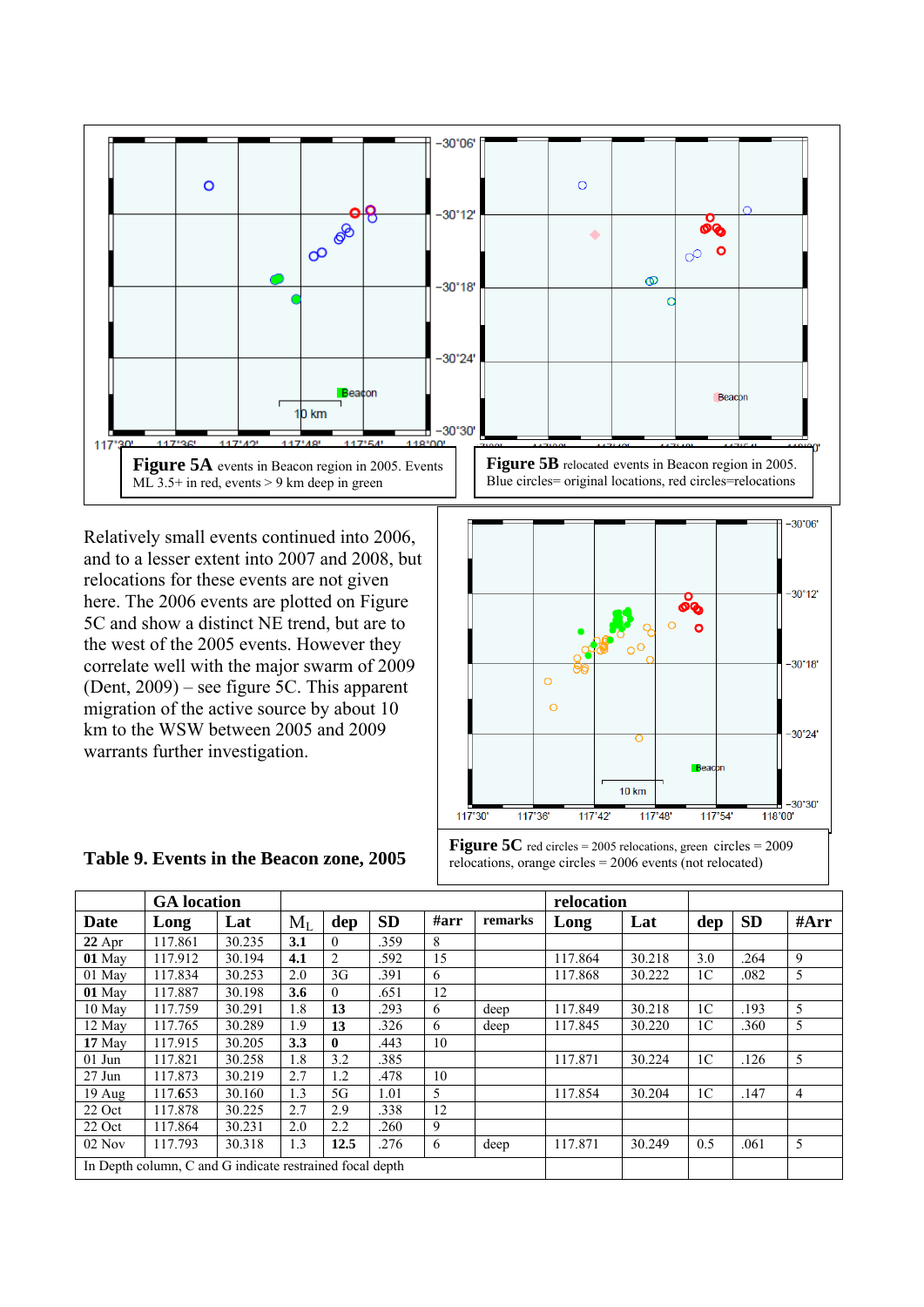Six events 2005 were relocated (including 3 "deep" events) and are plotted on Figure 5B – the relocations have brought outlying events into main grouping and, as with the Koorda events, the lineation becomes indistinct, and not to be relied on.

# **4.4 North of Kalannie (30.0** – **30.4**° **S, 116.8 – 117.5**° **E)**

This zone was the  $2<sup>nd</sup>$  most active of the four zones during 2005, with 48 events, almost all being from 21 Sept on (Figure 6A). Only two small events prior to 20 Sept (i.e. 29 Jan & 14 July) do not belong to the cluster. The more significant of the 2005 events are listed in Table 10**.** 

This seismicity cluster resulted in ground deformation that was detectable by satellite data, and was examined by Dawson et al., (2008). They used the satellite data to identify a deformation zone about 2 km in diameter and produce a highly constrained hypocentre, which they placed at 117.1700° E, 30.1484° S,  $\pm$ /- 120m. They assigned a focal depth of 1.15 km  $\pm$ /- 80m, and elevation change of  $\sim$ 27 mm. They were also able to define the fault parameters, and they concluded that it was a strike slip fault with a minor thrust component. The fault had a strike of 231° (i.e. approx NE-SW) and a dip of 52°. They could not conclude if the deformation was a result of the largest  $(M<sub>L</sub>, 4.1)$  event, or from the combined effect of perhaps the five events of  $M_L \geq 3.5$ .



Robinson (2010) employed a new technique using coda wave data to constrain the locations of multiple close events. This technique can locate events in a relative sense with uncertainties which are an order of magnitude smaller than those from traditional approaches. He was able to conclude that the four largest events of the swarm were separated by distances less than the size of the events themselves, and they probably represent rupturing of overlapping segments of the same fault.

The relocations presented here (Figure 6B) agree with the area of deformation identified by Dawson et al., (2008). Unlike the other clusters described earlier, the GA locations do not display an obvious lineation. A possible northeast trend could be interpreted from Figure 7A, but considering the uncertainties in the locations, it cannot be relied on.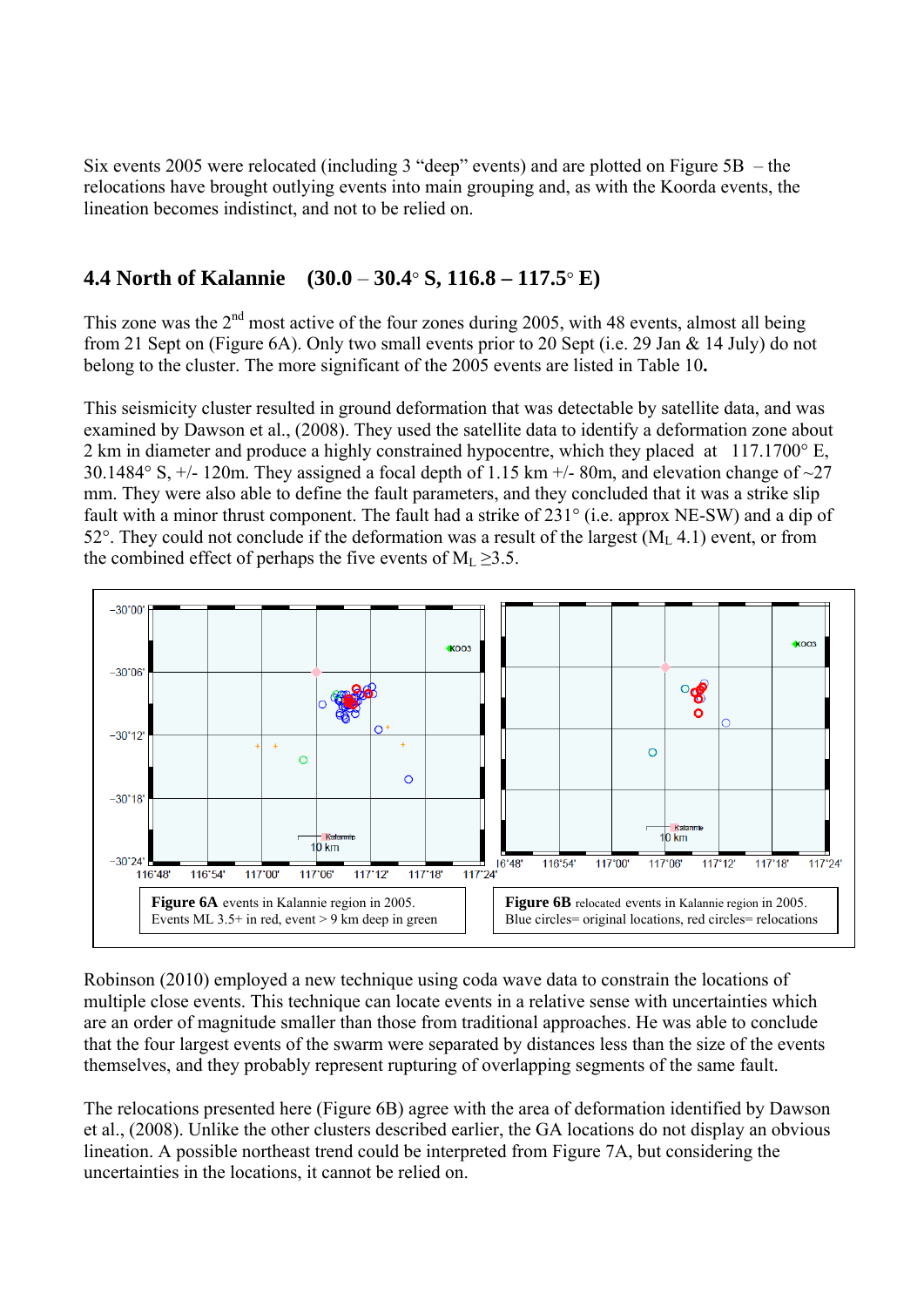| Date   | <b>GA</b> location        |        | $M_{L}$   | dep  | <b>SD</b> | #Arr | remarks | <b>Relocation</b><br>dep |        |     | <b>SD</b> | #Arr         |
|--------|---------------------------|--------|-----------|------|-----------|------|---------|--------------------------|--------|-----|-----------|--------------|
| 29 Jan | 117.214                   | 30.191 | 2.0       | 0G   | .244      | 9    | nce     | Can't improve            |        |     |           |              |
| 14 Jul | 117.269                   | 30.270 | $\cdot$ 4 | 5    |           |      | nce     | EQLOCL file not found    |        |     |           |              |
| 21 Sep | 117.159                   | 30.148 | 4.0       | 2    |           |      |         |                          |        |     |           |              |
| 21 Sep | 117.167                   | 30.151 | 3.7       |      | .344      |      |         | 117.162                  | 30.152 | 3.0 | .180      | 12           |
| 22 Sep | 117.173                   | 30.126 | 4.1       | 3.1  | .404      | 22   |         | 117.165                  | 30.137 | 2.5 | .274      | 11           |
| 22 Sep | 117.159                   | 30.142 | 3.9       | 4.5  | .564      | 16   |         | 117.170                  | 30.132 | 3.3 | .143      | 10           |
| 25 Nov | 117.195                   | 30.134 | 3.6       | 2.2  | .333      | 13   |         |                          |        |     |           |              |
| 02 Dec | 117.137                   | 30.135 | 2.2       | 13.7 | .719      | 10   | deep    | 117.155                  | 30.141 | 1.2 | .109      | $\mathbf{r}$ |
|        | $nce = non cluster event$ |        |           |      |           |      |         |                          |        |     |           |              |

**Table 10 Significant events in the Kalannie zone, 2005** 

From the conclusions of Dawson et al. (2008), it would appear that the 2005 Kalannie swarm could have analogies to the Eugowra NSW earthquake swarm of 1994 (Gibson et al., 1994). Using a network of close stations, they were able to show that the faulting occurred on a fault plane of very shallow depth (between 0 km and 1 km), and a dip of 38°. This would suggest that a much denser and more tightly spaced network of stations would be desirable for monitoring future SWSZ clusters, in order to define a potential fault plane.

GA only used data from KOO1 for one of its EQLOCL solutions, but KOO1 data is actually available for several of the larger events, and these data have been used for the relocations shown in Table 10. Relocation of the larger events has had little effect. However, the smaller (outlying) events have been brought into the main grouping.

# **5. Discussion**

The vast majority of the 160 epicentres in the study area in 2005 have been found to be associated with four well-defined source locations. Only the 12 events in the Manmanning zone and another 6 from the other zones do not obviously belong to clusters. These events are usually small, and therefore have large uncertainties in their locations. The correlation of possible trends and cluster locations with geology/geophysics will be the subject of another paper.

Events of  $\sim M_L \ge 2.5$  are generally not moved much by relocation, but smaller events can be moved by up to 10 km.

The NE trends originally visible in the Burakin and Beacon clusters appear to be removed, or at least are far less apparent after relocation. However, the NNE trend in Burakin region epicentres, defined by high quality relocations of 2001-2002 events cannot be ignored. Also, the Koorda cluster seems to have retained its NE trend after relocating critical events.

The results of Dawson et al. (2008), suggest that the 2005 Kalannie events are on a NE-SW fault plane, but this cannot be confirmed from the data presented here.

The significant cluster east of Cadoux of Feb-Apr 1968 is poorly located, and could easily have been positioned at the location of the Koorda cluster, or closer to the location of the 1979  $M<sub>S</sub>$  6.1 Cadoux event.